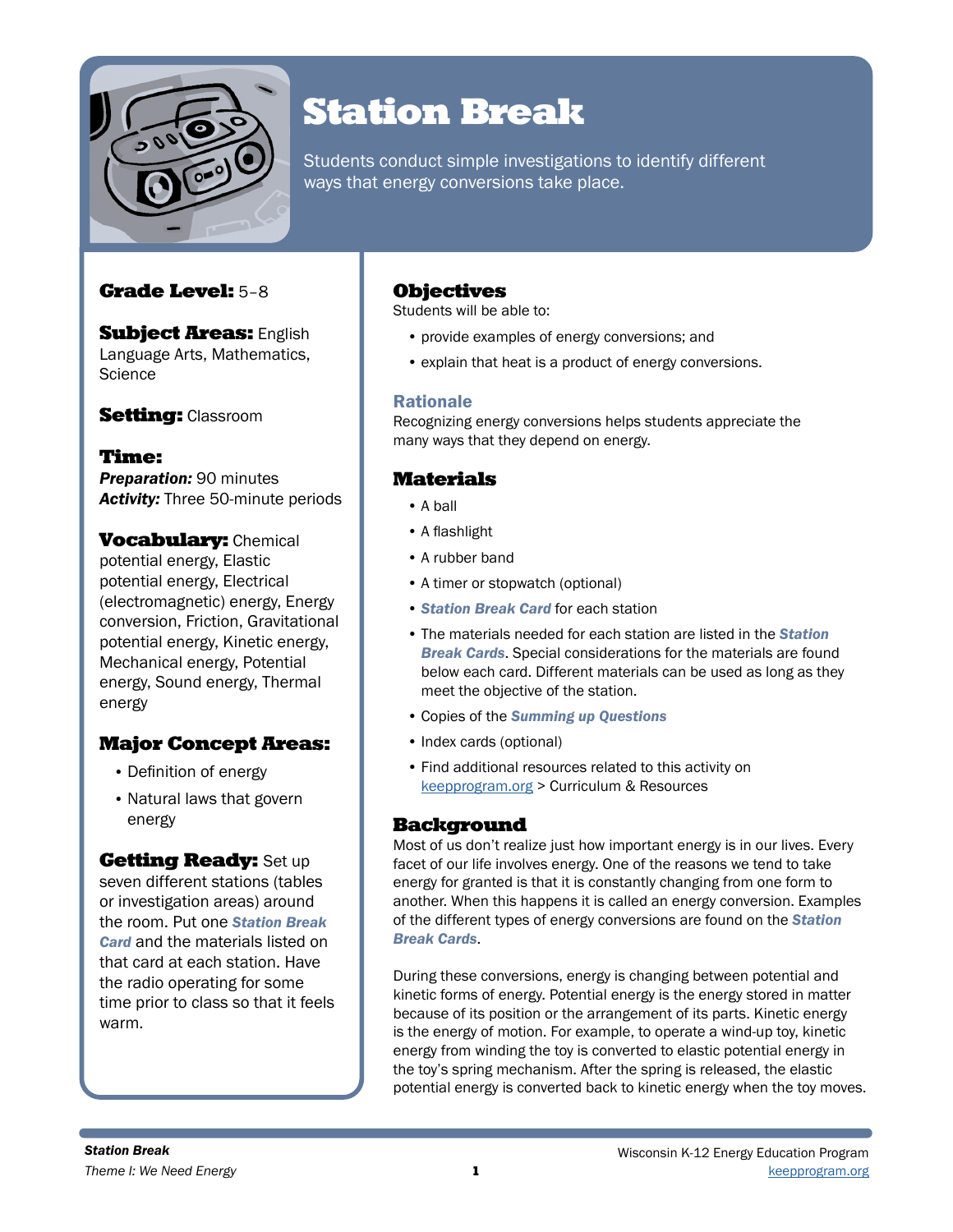For more information about potential and kinetic energy, see the activity "Potentially Kinetic."

In all energy conversions, the useful energy output is less than the energy input. This is because some energy is used to do work, and some energy is converted into heat (which escapes into the environment). For example, the chemical energy in food is converted to mechanical energy (moving our muscles) by a process similar to burning called respiration. Energy is needed to break apart the food molecules, and during the process, heat energy is generated. Feel your arm; this warmth is the heat energy that is produced by respiration within your cells. Let's say you are using the energy you gained from food to operate a pair of scissors. Heat is lost during this activity, too. There is friction when the blades of the scissors slide against each other to cut paper. Friction is the resistance to sliding, rubbing, or rolling of one material against another, which requires extra work to overcome and results in energy loss through heat. This heat energy escapes into the environment.

So, everywhere you look there are energy conversions. As energy is being converted, heat is being generated all around you (and inside you). Both of these make life on Earth what it is, full of diverse and interesting creations and changes.

#### Procedure

#### **Orientation**

Do the following: drop a ball, turn on a flashlight, bend your arm, and twist a rubber band and let it go. Ask students what all these actions have in common. Explain that each involves energy being changed or converted from one form to another. Review the definition and forms of energy. Forms of energy used in this activity include the following:

- •Chemical energy
- •Elastic energy
- •Electrical (electromagnetic) energy
- •Light energy
- Heat energy
- •Mechanical energy (motion)
- •Sound energy

#### **Steps**

NOTE: This activity orients students to a variety of energy conversions by having groups rotate around the room to portray each type of conversion. An alternative is to demonstrate one energy conversion at a time, allowing time for groups to conduct investigations and

further explore that conversion before moving on to the next demonstration. See *Related KEEP Activities* for additional investigation ideas.

- 1. Tell students they will be gaining experience with energy conversions. Show them the stations set up around the classroom. Inform them that their job is to visit each station for five minutes. At each station they should:
	- read the written directions for the investigation found on the card at that station;
	- perform the investigation as directed;
	- •read and discuss the *Summing up Questions* and record their answers (try to make a group decision in answering questions
- 2. Divide students into groups of three or four and provide each group with the *Summing up Questions*. Each group member can have a specific task or role at the stations. For example, one student is the Reader and Director, leading discussions and making sure the others know what to do. Another student can be responsible for conducting the experiment. Another student, the Recorder, records responses to the *Summing up Questions*. Students may want to alternate roles with each station.
- 3. Assign each group to a station and have them begin, moving to the next station after five minutes.
- 4. After students have been to all the stations and completed the *Summing up Questions*, hold a class discussion. Students will likely give a wide variety of answers.
- 5. Go through each station and discuss the energy conversions that took place for each device. Get the class to reach a consensus on the conversions. Diagram the changes involved on the board (see information associated with the *Station Break Cards*). Unless mentioned by students, do not identify heat in the conversions yet.
- 6. Ask students if there were any stations in which more than one energy conversion took place. Any station in which batteries were used had more than one energy conversion involved. The batteries converted chemical energy to electrical energy. This electrical energy was then used to produce sound or motion, and heat.
- 7. Ask students if anyone noticed any other forms of energy being converted at the stations. Instruct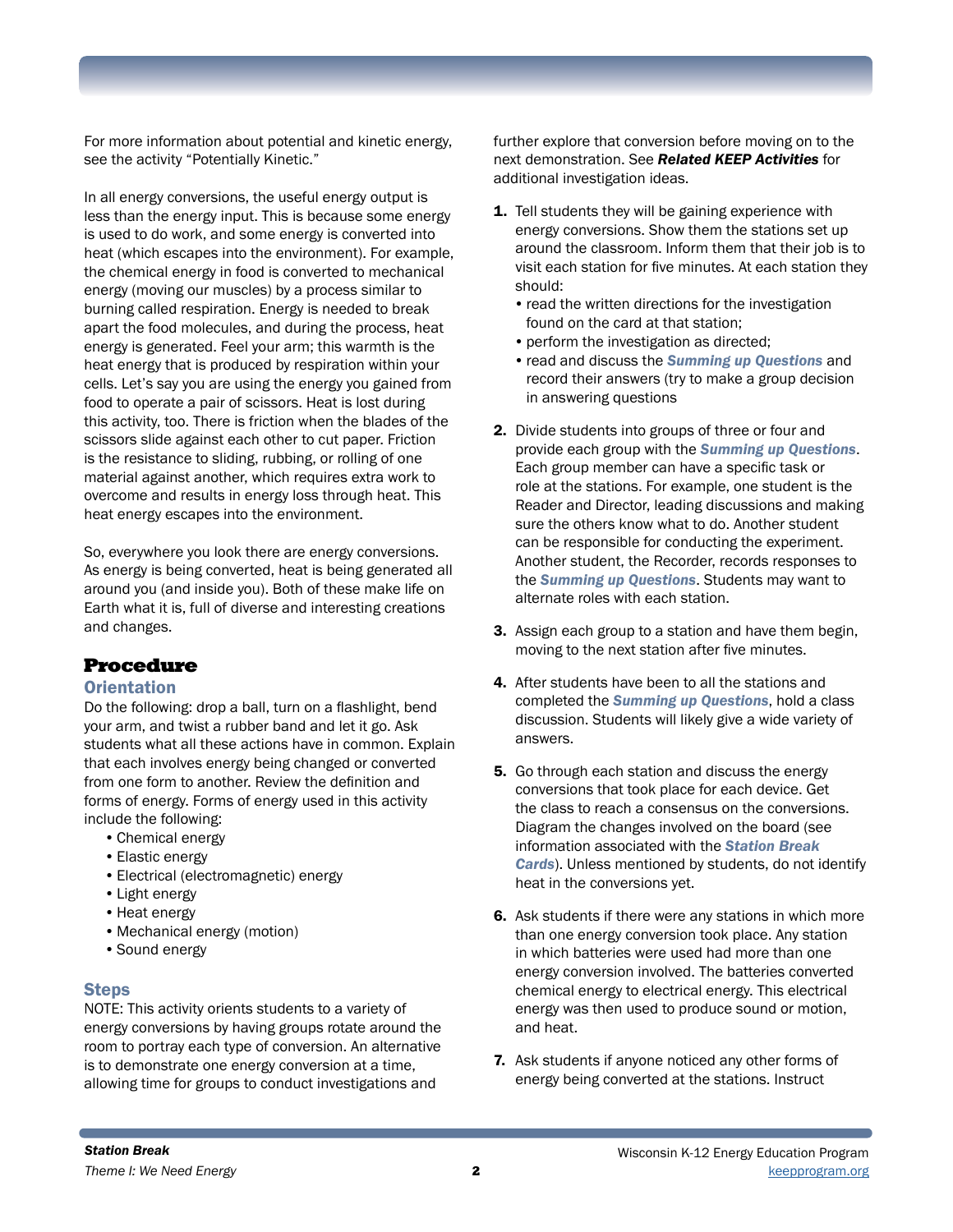one of the students to feel the radio that has been operating for some time. They should notice that the radio is warm. The warmth illustrates that heat energy was also formed in this conversion.

8. Challenge students to comment on other instances where they observed heat being given off. Point out that during any transformation of energy from one form to another, heat is also given off; however, it is less apparent in some conversions than others. Revise the energy diagrams to reflect the formation of heat in the conversion.

#### Closure

Have students define the term "energy conversion." Challenge students to do the following:

- Locate at least five devices or objects around the school or at home that convert energy
- List the forms of energy needed to operate each item
- Identify the form or forms of energy into which it is converted
- Note the type of device or object involved

#### Assessment

#### Formative

- Did students follow the directions at each station?
- How accurately did they respond to the *Summing up Questions*?
- Are they able to identify other energy conversions in their lives?

#### **Summative**

Have students work in small groups or individually. Instruct each group to write down the different forms of energy used during this activity on index cards or pieces of paper (one form per card). Have students randomly select two cards at a time and lay them on the table. Their task is to try to identify a conversion process that can change energy from the form stated on one card to the one listed

on the second. For example, if the two cards they draw are electricity and sound, their answer could be when you turn on the radio (electricity) you can hear it (sound). Assign each student to select five combinations of cards and record their responses. For more of a challenge, students can draw three cards each time.

## Related KEEP Activities

Prior to this activity, students should be able to identify the different forms of energy. See activities such as "Evidence of Energy" and "Potentially Kinetic." To have students further investigate the forms of energy, see the activity "Exploring Heat" and K–5 Energy Sparks for Theme I: "Exploring Sound, Exploring Light Energy," and "Exploring Movement." More advanced students may be interested in participating in "People Power."

#### Credits

Activity adapted from University of Northern Iowa Center for Energy and Environmental Education, Energy Education Curriculum Project. "Station Break" pp. 7–17, and 78–86 in *Energy Education Curriculum Project: Energy Conversions: Middle School Module 2*. Cedar Falls, Iowa: University of Northern Iowa and Iowa Energy Center, 1995. Used with permission. All rights reserved.

#### © 2020 Wisconsin Center for Environmental Education

The Wisconsin K-12 Energy Education Program is supported through funding from



Energy

Wisconsin K-12 Energy Education Program (KEEP) **College of Natural Resources University of Wisconsin-Stevens Point** 







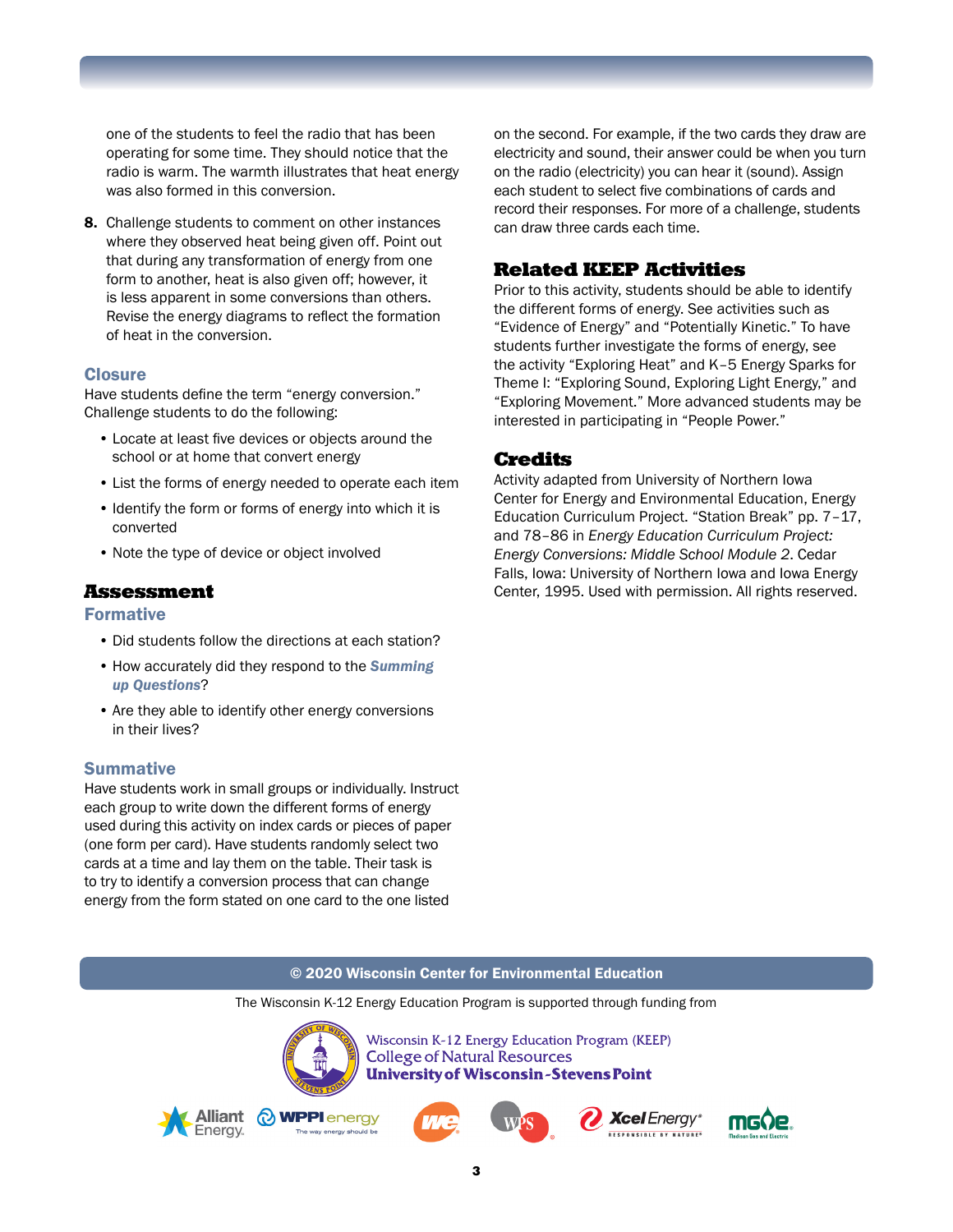## Station 1: The Radiometer

### **Materials**

Radiometer, hair dryer, flashlight or lamp, paper fan

### Let's Investigate

Use each of the materials available at this station one at a time to rotate the blades of the radiometer.

### Summing Up

- 1. Describe what you did and what results you observed in testing the radiometer. Be sure to discuss methods that did not work, as well as those that were successful.
- 2. What form of energy was needed to make the radiometer spin?
- 3. Into what form of energy was this converted?

#### **Instructions**

Cut out Station Break Cards 1-7 and place at stations.

#### Special Consideration for Materials at The Radiometer Station

A radiometer is a light bulb-shaped device that contains an object that looks like a weather vane (wings arranged in a circle like spokes of a wheel that can move).

#### Sample Answers for The Radiometer Summing Up

- **1.** Light from the flashlight does the best job of rotating the radiometer wings. Heat from the hair dryer causes the wings to rotate for a few seconds. Fanning has no effect on the radiometer wings.
- 2. Light energy was needed to rotate the radiometer.
- 3. Light energy was converted to mechanical energy as the wings moved.

#### Additional Information

The original radiometer was invented by Sir William Crookes in the mid-nineteenth century. The device was developed to measure the intensity of radiant energy or heat.

What makes the radiometer work? The atmosphere inside a radiometer is a nearly perfect vacuum. More than 99 percent of the air has been removed, leaving only thousands of air molecules inside the radiometer in comparison with the trillions in the atmosphere outside it. This means that each molecule of air inside the radiometer is able to move about more freely.

The opposing sides of each vane or wing of the radiometer are alternately dark and light in color. When light energy infrared radiation—strikes these wings, it transfers heat to each one, but not to the same degree. The lighter side of the wing reflects light, and the dark carbonized side absorbs light. When the freely moving air molecules inside the radiometer strike the light colored side of the wing, they take on very little energy and do not bounce off very fast. However, when the molecules strike the dark side, they take on a great deal of energy and "kick" away at terrific speed. This causes the vane to spin in the direction it has been kicked (away from the dark carbonized side of the wing). In other words, the temperature difference between the two sides causes the vane to move due to convection currents and momentum transfer.





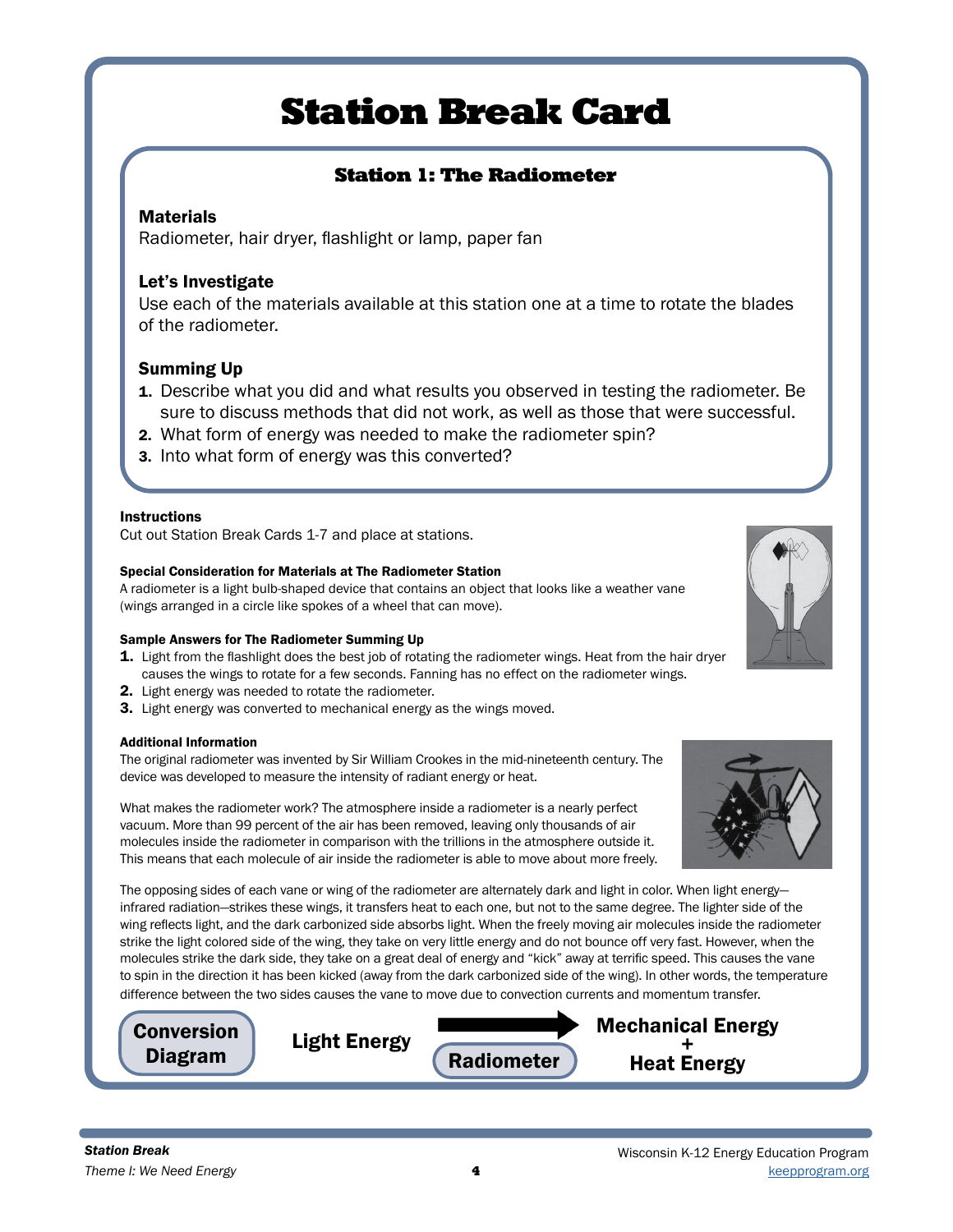# Station 2: Quiet Please!

## **Materials**

Battery-operated portable radio, battery-operated portable tape recorder, battery-operated toys

## Let's Investigate

- 1. Experiment with each object at this station.
- 2. Determine which form of energy is needed to get each object to work.
- 3. Observe each object in action; then determine which form of energy the working object has.

## Summing Up

- 1. What form of energy was needed to make each object work?
- 2. Into what form or forms of energy was this converted in each object?

#### Sample Answers for Quiet Please! Summing Up

- 1. Each object tested is powered with batteries. Batteries convert chemical energy into electrical form. See *Anatomy of a Battery* in "Circuit Circus" in the Energy Education Activity Guide to help understand how batteries make this conversion.
- 2. Mechanical and sound energy were produced in all of the devices. All of the devices produced heat as well (although the heat may not have been felt or detected).

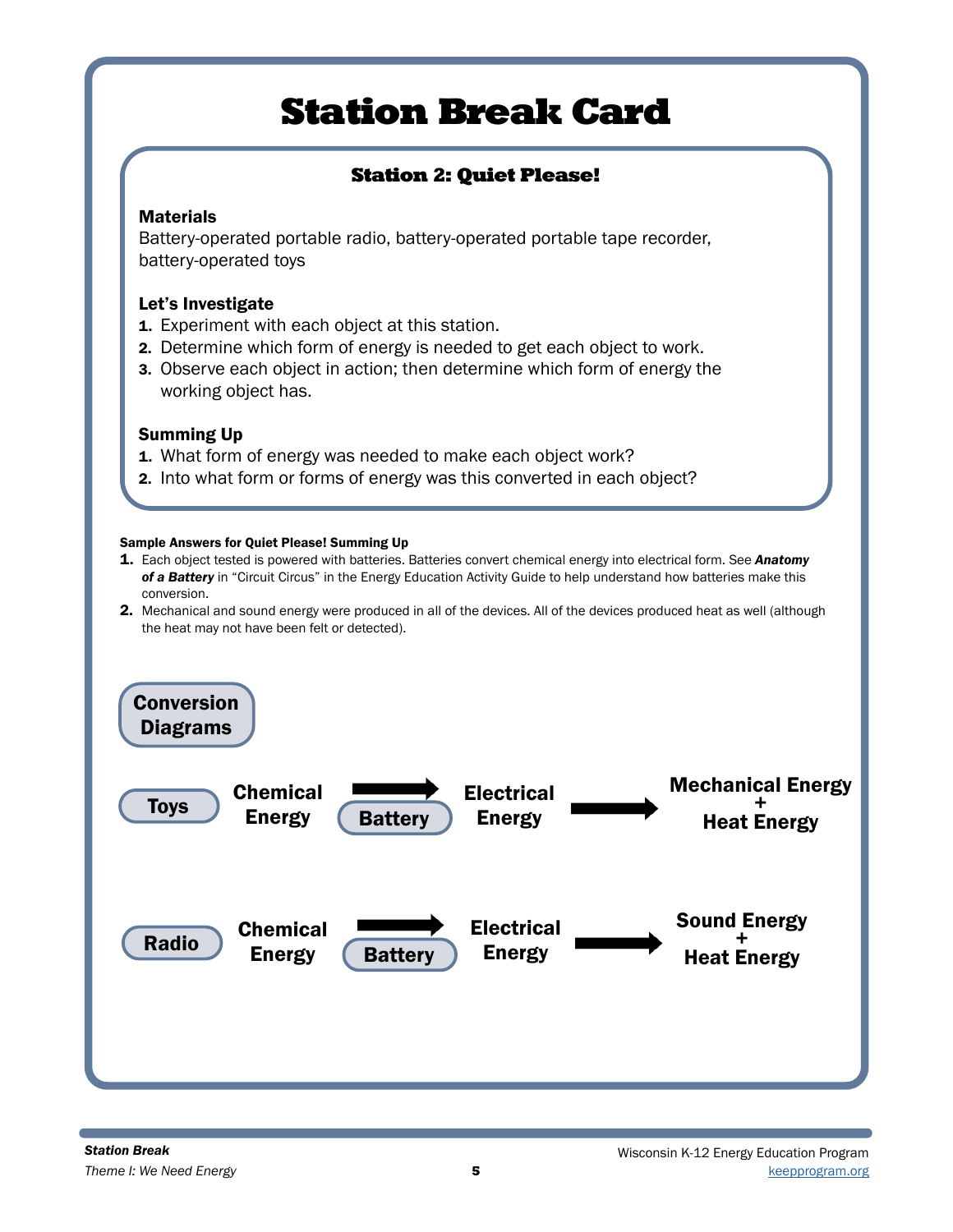# Station 3: Stretching It

## **Materials**

Rubber bands of various thicknesses

## Let's Investigate

- 1. Experiment with each of the different rubber bands at this station.
- 2. Stretch each of them back and forth quickly.
- 3. After several pulls, test the temperature of each rubber band by touching them, individually, to your upper lip.
- 4. Test to see which thickness of rubber band gets the warmest.

## Summing Up

- 1. What form of energy was needed to stretch the rubber bands?
- 2. What form of energy caused the rubber bands to return to their original shapes?
- 3. What other form of energy was involved in this experiment?

#### Sample Answers for Stretching It Summing Up

- 1. Mechanical energy was needed to stretch each of the rubber bands.
- 2. Elastic potential energy caused the rubber bands to return to their original shape.
- 3. Heat energy was produced by the rubber bands as they were stretched and unstretched.

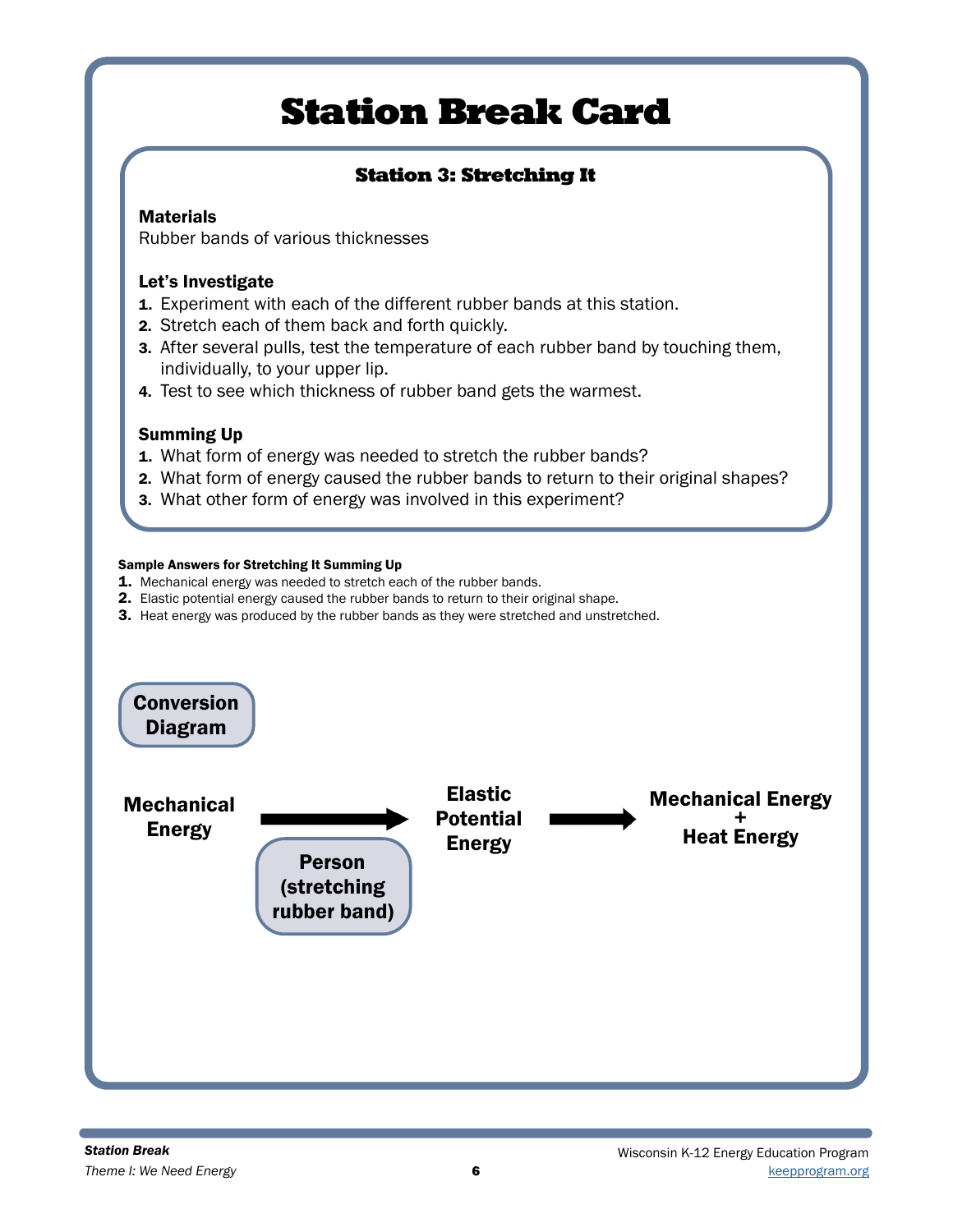## Station 4: Toyland

## Materials

Wind-up toys that move forward, jump, or spin

## Let's Investigate

- **1.** Experiment with each of the toys.
- 2. Determine which form of energy is needed to get each of the toys to work.
- 3. Observe each toy in action, then determine which form of energy the working toy is displaying.

## Summing Up

- 1. What form of energy was needed to make each toy work?
- 2. What form or forms of energy were displayed by the working toys?

#### Sample Answers for Toyland Summing Up

- 1. Each toy had to be wound up to move. This means that mechanical energy was added to each toy, since your hand wound each toy.
- 2. Each of the working toys has mechanical energy, shown by their motion. Sound and heat were also given off by the toys, but the heat may not have been noticeable.

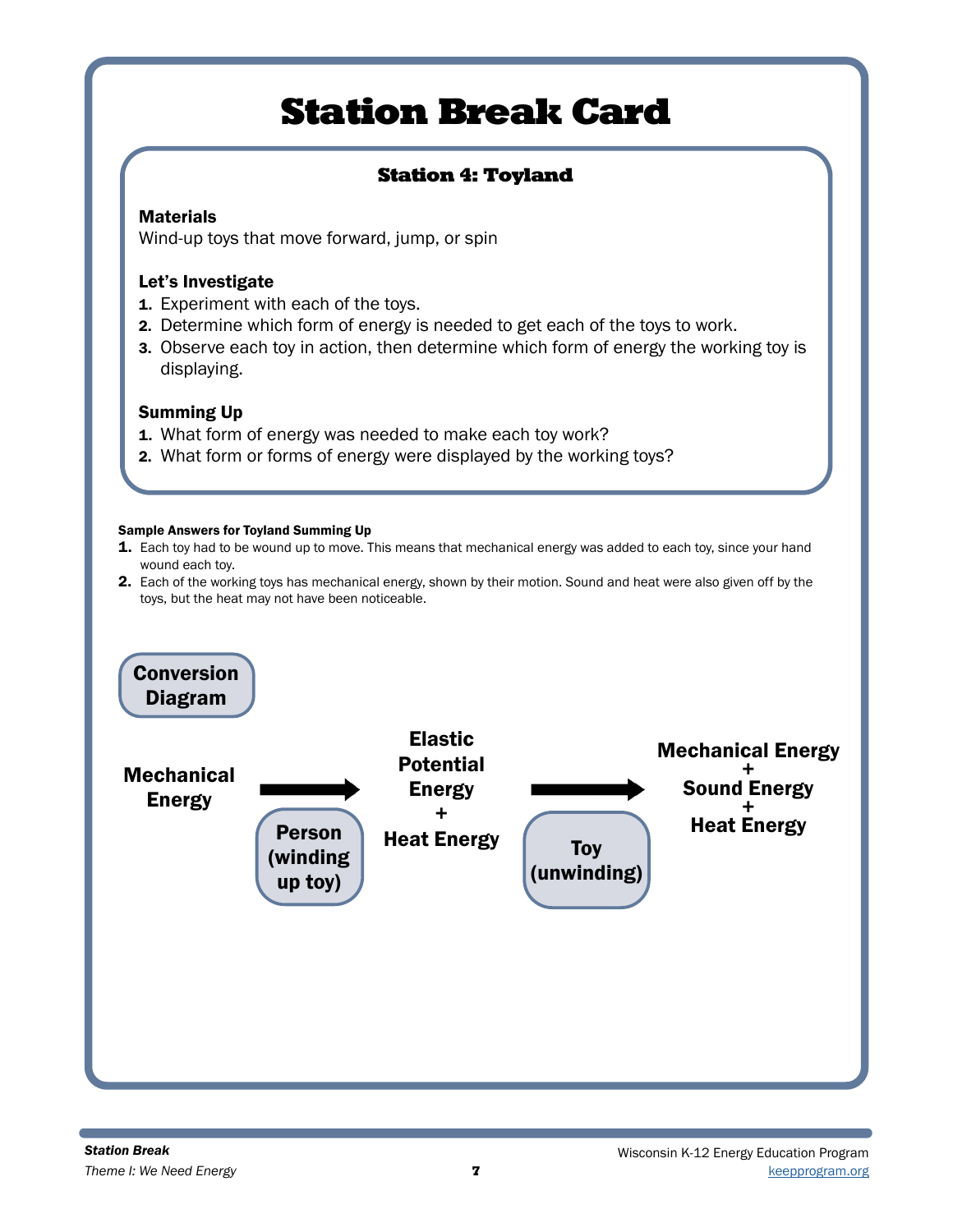# Station 5: Bring in Da Noise!

## **Materials**

Party noisemaker, bell,wind or percussion instruments (e.g., tambourines, triangles, kazoos)

## Let's Investigate

- 1. Experiment with each object.
- 2. Determine which form of energy is needed to get each object to work.
- 3. Observe each object in action, then determine which form of energy the working object is displaying.

## Summing Up

- 1. What form of energy was needed to make each object work?
- 2. Into what form or forms of energy was this converted in each of the working objects?

#### Special Consideration for Materials at the Bring in Da Noise! Station

If you use a wind instrument such as a kazoo, you may want to have one clean kazoo for each group.

#### Sample Answers for Bring in Da Noise! Summing Up

- 1. Each instrument worked by either blowing on it or by hitting it. Both of these actions involve mechanical energy.
- 2. Each of the working objects produced sound energy.

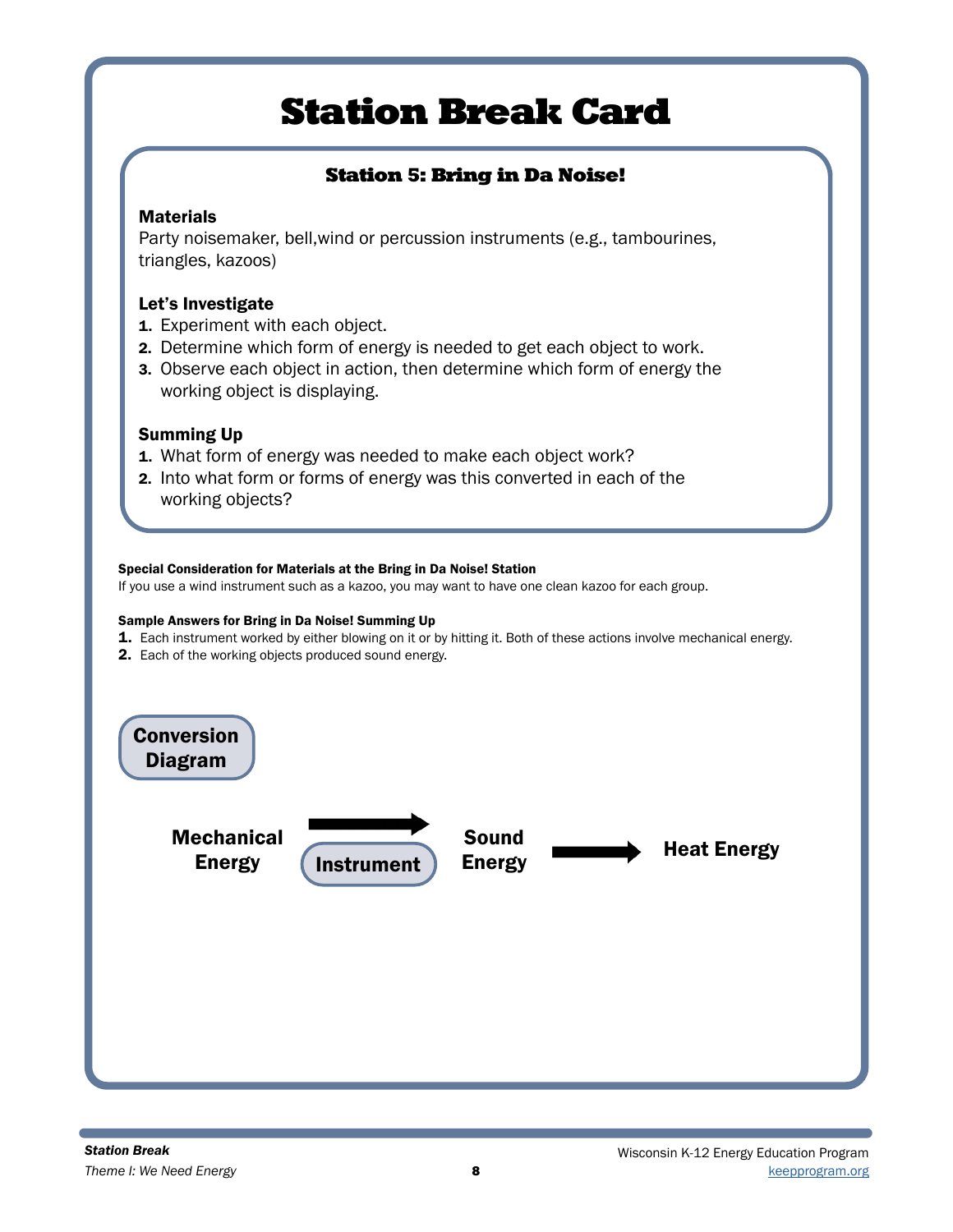# Station 6: PB & J

## **Materials**

Peanut butter, jelly, bread, plastic knives, warm soapy water, sponge or washcloth

## Let's Investigate

- 1. Make sure the station is clean.
- 2. Use a clean knife to make a peanut butter and jelly sandwich.
- 3. Divide it into thirds or quarters.
- 4. Your teacher will tell you whether to eat the sandwiches.
- 5. Clean up the station when finished.

## Summing Up

- 1. What form or forms of energy were needed to produce each of the items in the sandwich?
- 2. What form of energy is present in the sandwich now?
- 3. Into what form or forms of energy does the sandwich change after it's eaten?

#### Special Consideration for Materials at the PB & J Station

If there are nut allergies, avoid using nut butter (alternatives to peanut butter include sunflower seed butter and soybean butter). If sanitation is a concern, do not allow students to eat the sandwiches.

#### Sample Answers for PB & J Summing Up

- 1. Students should know that these products require the sun's energy, or light, to grow. If processed foods are used, students may list some of the forms of energy required during the processing phase, such as chemical energy in fossil fuels and electricity.
- 2. Food stores energy in the form of chemical energy.
- 3. Once eaten, the chemical energy stored in the sandwich is converted into heat and mechanical energy (muscle movement). Many students will not realize that heat energy is formed also.

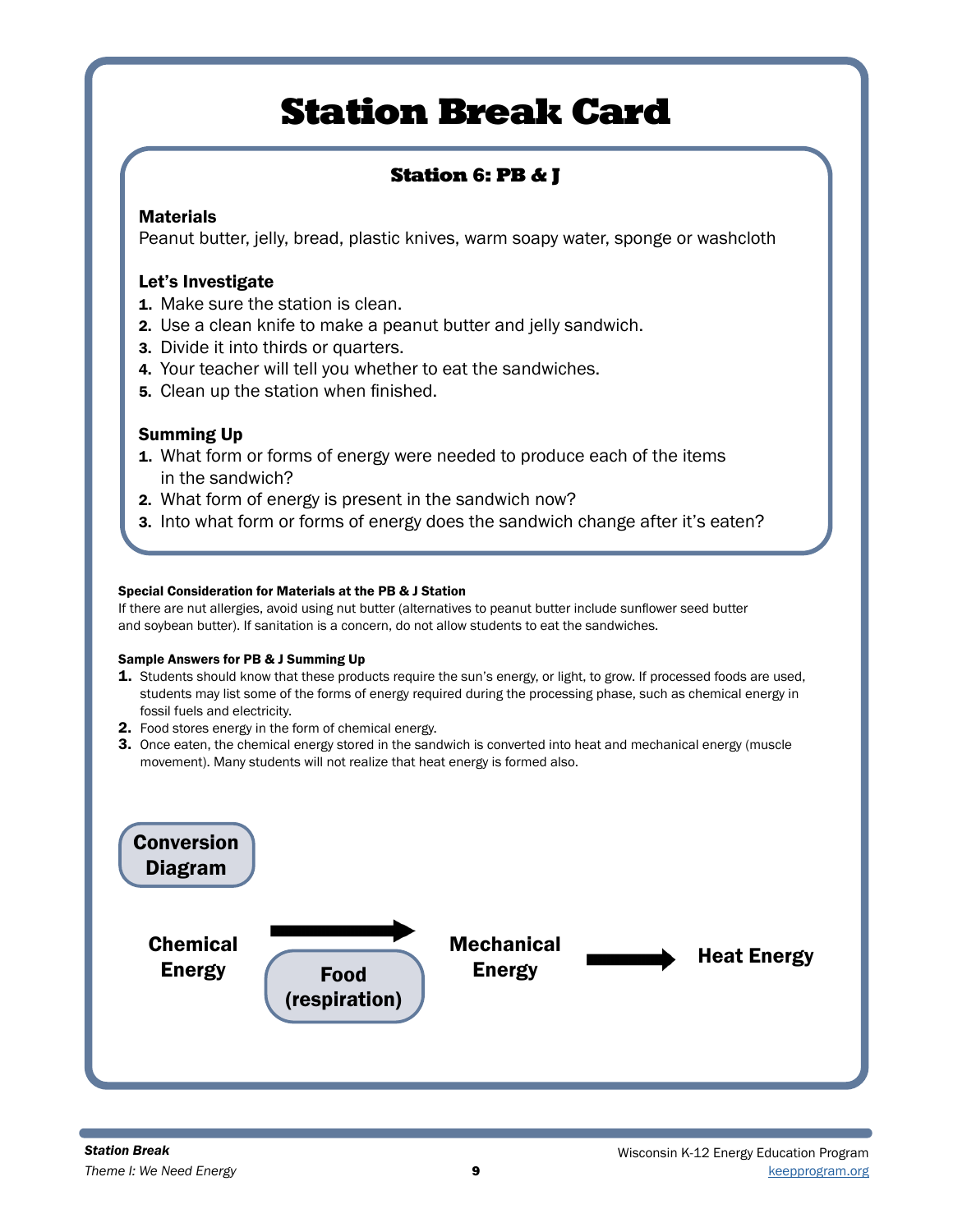## Station 7: Plug it In!

## **Materials**

Hair dryer, fan, electric pencil sharpener

## Let's Investigate

- **1.** Experiment with each object.
- 2. Determine which form of energy is needed to get each object to work.
- 3. Observe each object in action, then discuss with your partners which form of energy the working object is displaying.

## Summing Up

- 1. What form of energy was needed to make each object work?
- 2. Into what form or forms of energy was this converted in each working object?

#### Special Consideration for Materials at the Plug it In! Station

Materials could include any devices that need to be plugged in to operate. This station must be located near an electrical outlet. Each device should produce motion and/or heat.

#### Sample Answers for Plug it In! Summing Up

- 1. Each device needs electrical energy to make it operate.
- 2. Each of the working devices produces mechanical energy or sound energy or both, and heat.

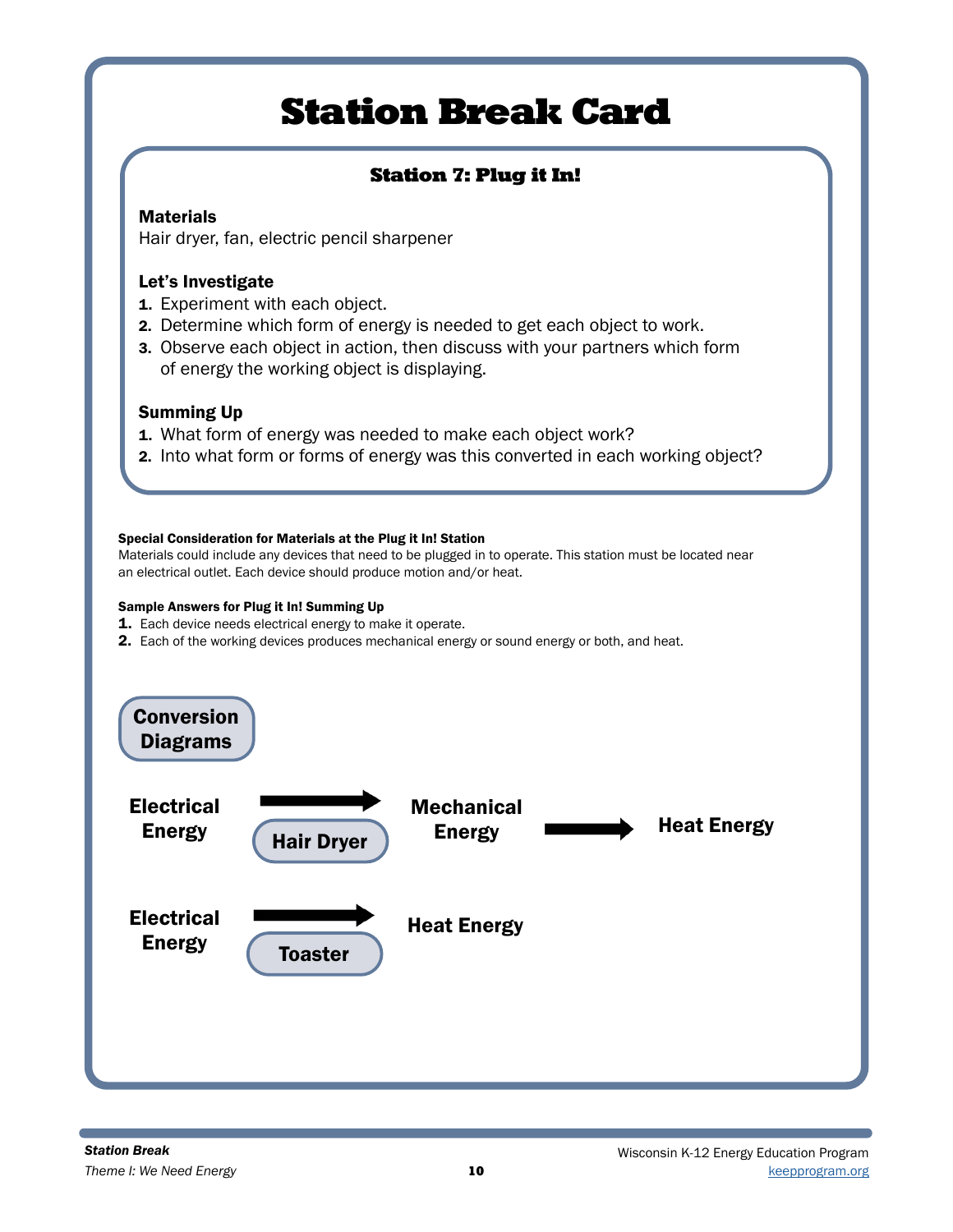# Summing up Questions

## Station 1: The Radiometer

### Summing up Questions

1. Describe what you did and what results were observed in testing the radiometer. Be sure to discuss methods that did not work as well as those that were successful.

2. What form of energy was needed to make the radiometer spin?

3. Into what form of energy was this converted?

## Station 2: Quiet Please!

### Summing up Questions

- 1. What form of energy was needed to make each object work?
- 2. Into what form or forms of energy was this converted in each object?

## Station 3: Stretching It

### Summing up Questions

- 1. What form of energy was needed to stretch the rubber bands?
- 2. What form of energy caused the rubber bands to return to their original shapes?
- 3. What other form of energy was involved in this experiment?